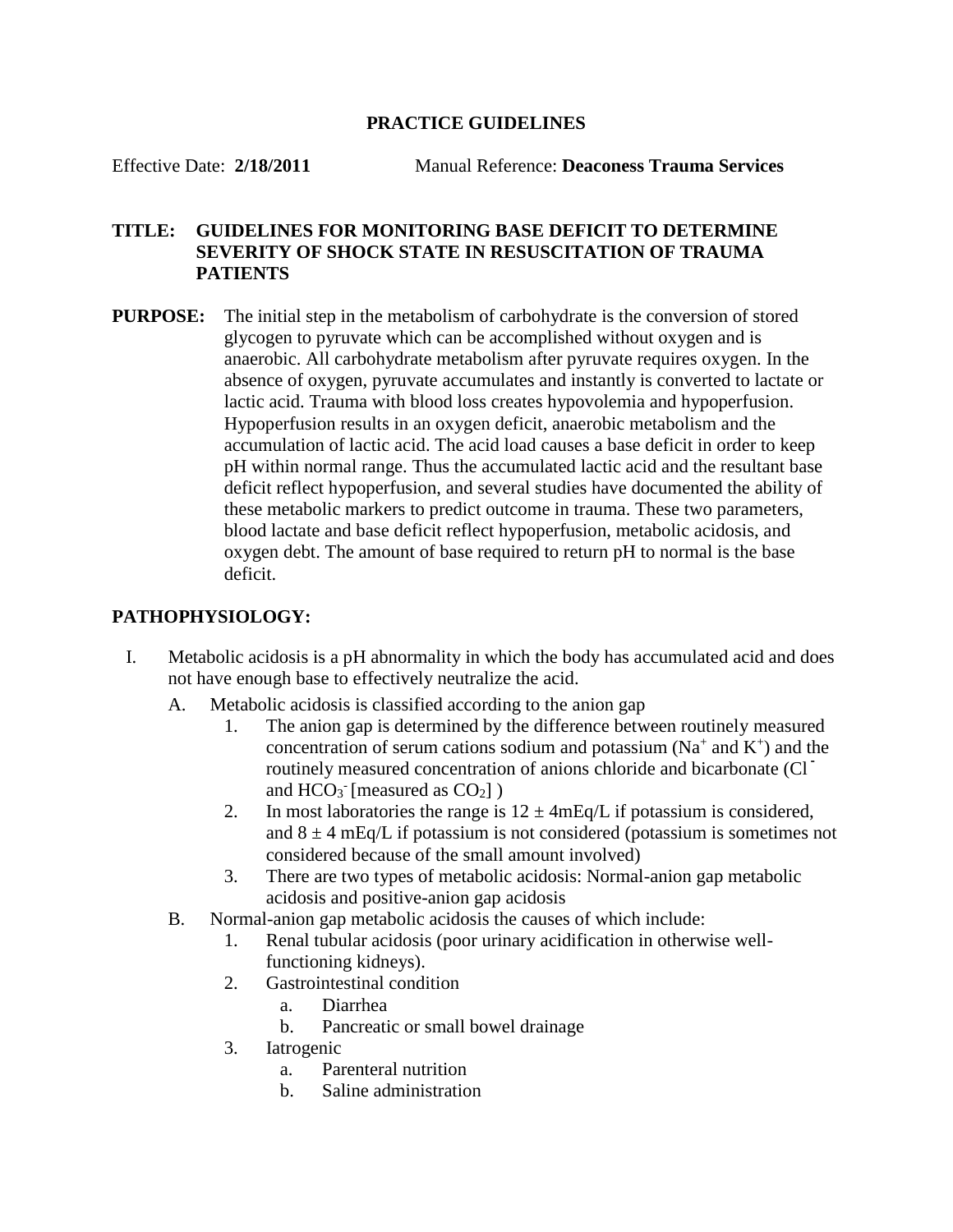- C. Positive-anion gap metabolic acidosis the usual cause of which is the presence of excess acid with a resultant low bicarbonate level:
	- 1. Lactic acidosis (including hypovolemia, tissue ischemia, and hypoperfusion)
	- 2. Ketoacidosis
	- 3. Poisoning (included here are alcohol, cocaine, methamphetamine, phencyclidine, epinephrine, metformin)
	- 4. Renal failure
	- 5. Sepsis
- II. Base deficit occurs in the presence of excess acid and can be quantified by bicarbonate level, lactic acid level, and base deficit
	- A. Bicarbonate and base deficit may be used to calculate the degree of excess acid, metabolic acidosis
		- 1. Bicarbonate from electrolytes (measured as  $CO<sub>2</sub>$ ): venous blood is an inferior evaluation of systemic circulation
		- 2. Bicarbonate from arterial blood gases: the result is a nomographic calculation (not a measurement)
	- B. Blood lactate levels are helpful if the excess acid is lactic acid
		- 1. Blood lactate levels are measured as lactic acid
		- 2. Arterial blood reflects systemic circulation
		- 3. Venous blood lactate is an inferior evaluation of systemic condition
	- C. Base deficit is routinely calculated by arterial blood gas analysis
- III. The value of base deficit
	- A. Consider these
		- 1. Class III: Lactate and base deficit are independent predictors of mortality, ICU and Hospital length of stay. $1-2$
		- 2. Base deficit correction reflects increasing oxygen delivery and is most useful predicting physiologic normalization in patients with sufficient reserve to respond to resuscitation.
		- 3. Class II-III: Several studies have correlated the base deficit with survival, development of organ failure, and the need for blood transfusion in trauma patients.<sup>3-7</sup>
		- 4. Class II-III: Base deficit can be stratified into mild (3- 5), moderate (6- 14) and severe (> 14mMol/L) and these values correlate with resuscitation requirements and mortality.<sup>3-4</sup>
		- 5. Patients with markedly severe base deficit after traumatic injury can have a reasonable survival rate if they can survive the first several hours after injury. 8
		- 6. Magnitude of base deficit does not equate to therapeutic futility
		- 7. Class III: Minor abnormalities in base deficit may still be associated with significant injuries.<sup>9</sup>
		- 8. Class III: Failure to normalize the base deficit with ongoing resuscitation is associated with greater mortality, increased risk of multiple organ failure, and the potential for ongoing undetected blood loss. $4,10$
		- 9. Class II: Factors that can influence base deficit besides metabolic acidosis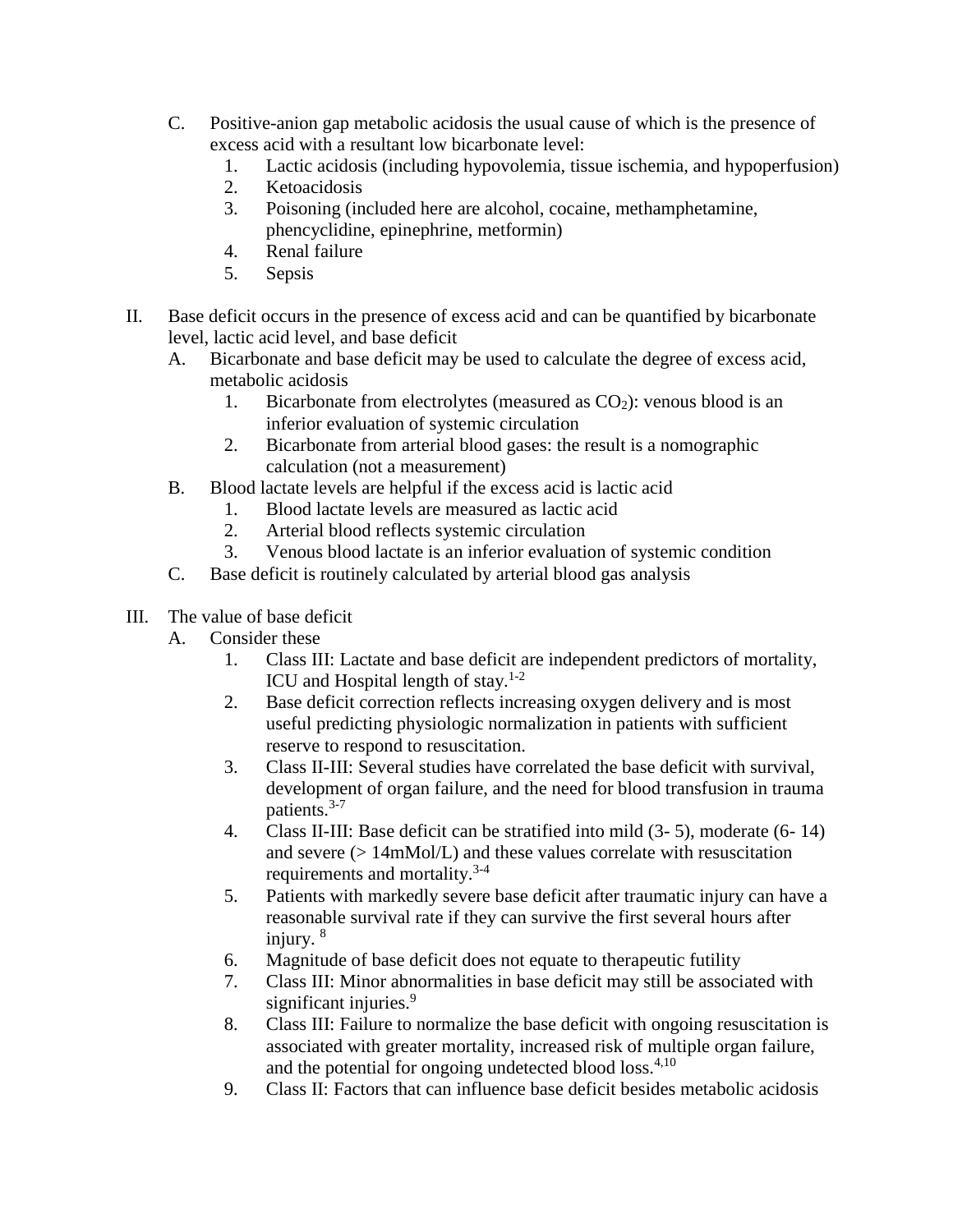from shock include hypothermia, alcohol, drugs (bicarbonate rich or chloride rich resuscitation fluid), epinephrine and hypoperfusion (cardiomyopathy). $^{11}$ 

- 10. Class III: Base deficit continues to be widely used to stratify severity of illness after injury. $12$
- 11. Serum bicarbonate has been postulated to reflect base deficit and to be easier to obtain. $13,14$
- B. The hypoperfusion and oxygen debt of hypovolemia create a base deficit indicating an accumulation of an acid, in this instance lactic acid. The accumulation of lactic acid is an increased anion gap and the type of metabolic acidosis an increased anion gap metabolic acidosis with a base deficit.

## **GUIDELINES**:

- A. Initial base deficit levels and time to normalization of these levels correlate well with need for transfusion and risk of MODS and death. Persistently high or worsening base deficit levels may be an early indicator of complications, e.g., ongoing hemorrhage or the abdominal compartment syndrome (altered preload with low cardiac output). There are currently no data to suggest using base deficit as an endpoint for resuscitation improves survival. $4,12$
- B. Use of base deficit requires:
	- 1. With metabolic acidosis we need more than blood pressure, pulse, urine output
	- 2. Base deficit -4 or greater requires attention
		- a. Arterial blood gases every one to two hours until BD cleared or adequately resuscitated.
		- b. Consider A-line, CVP, pulmonary artery catheter
		- c. Correct hypoxemia, hypovolemia, ongoing bleeding
		- d. Cardiomyopathy may interfere with correction of the base deficit
		- e. This is an emergency over the age of 65
		- f. During resuscitation oxygen delivery should be increased to normalize base deficit and lactate during the first 24 hours. The optimal algorithms for fluid resuscitation, blood product replacement, and the use of inotropes and/or vasopressors had not been determined.

## **REFERENCES**

- 1. Dunne JR, Tracy JK, Scalea TM, et al: Lactate and base deficit in trauma: Does alcohol or drug use impair their predicted accuracy? *J Trauma* 58:959 2005.
- 2. Davis JW, Kaups KL, Parks SN. Effects of alcohol on the utility a base deficit in trauma. *J Trauma* 43:507, 1997.
- 3. Rutherford EJ, Morris JA Jr, Reed GW, et al: Base deficit stratifies mortality and determines therapy. *J Trauma* 33:417,1992.
- 4. Davis JW, Shackford SR, Mackersie RC, et al: Base deficit as a guide to volume resuscitation. *J Trauma* 28:1464, 1988.